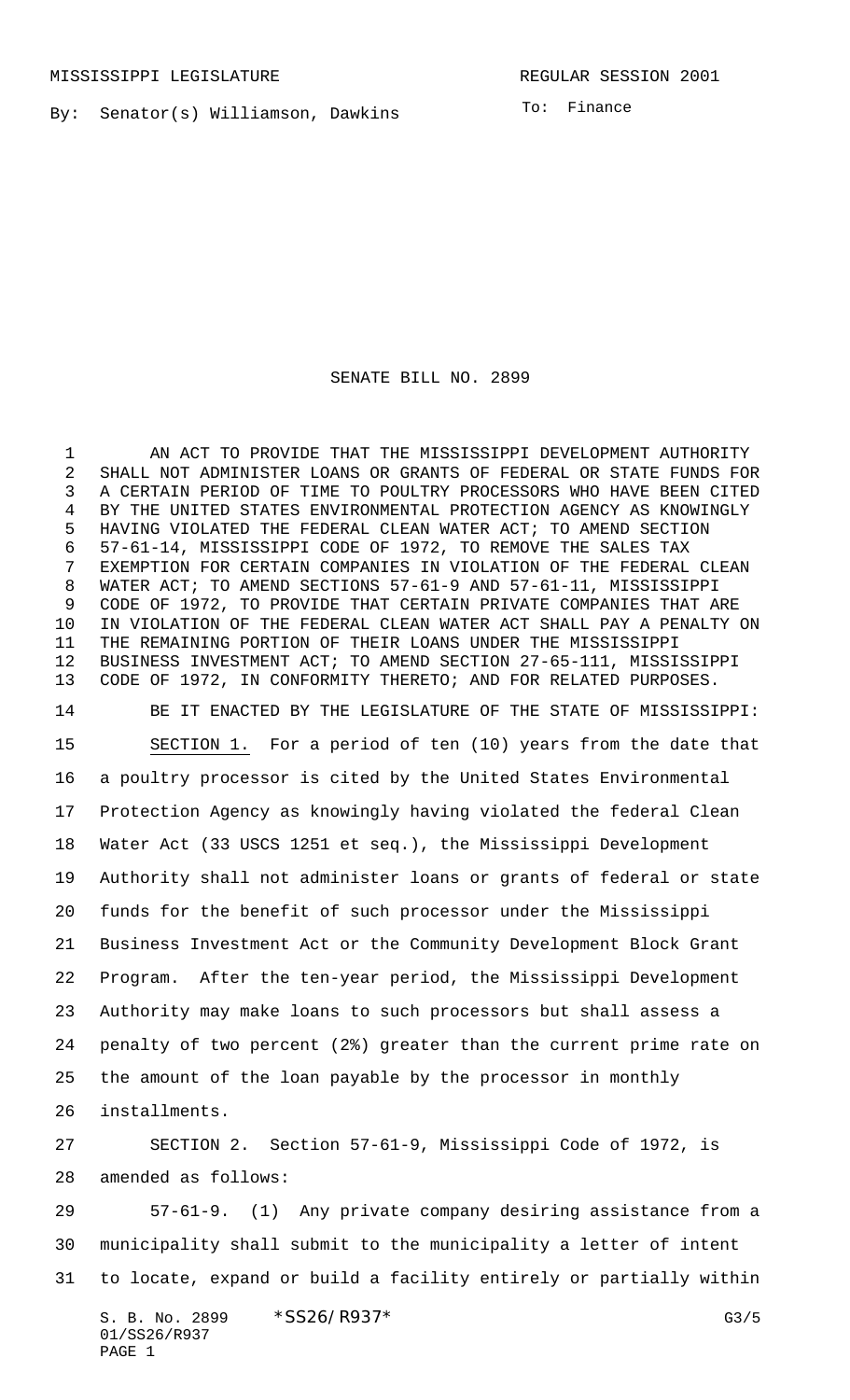the municipality or on land the municipality is authorized to own or otherwise acquire. The letter of intent shall include: (a) Except for strategic investments, a commitment that

 the proposed project will create and maintain a minimum of ten (10) net new full-time equivalent jobs, will create and maintain at least a five percent (5%) increase in full-time equivalent jobs in the case of expansion of an enterprise already located at the site or at least a twenty-five percent (25%) increase in full-time equivalent jobs pursuant to subsection (9) of Section 57-61-15 and will create and maintain at least one (1) net new full-time equivalent job for every Fifteen Thousand Dollars (\$15,000.00) either loaned or granted for the project. The commitment required by this paragraph (a) shall include any jobs created prior to the effective date of this chapter resulting from contracts entered into contingent upon assistance being made available under this chapter. All jobs required to be maintained by this paragraph (a) shall be maintained until such time as any loan made under this chapter for the benefit of a private company is repaid. The letter of intent shall include a statement that the private company understands that if it is cited by the United States Environmental Protection Agency as knowingly having violated the federal Clean Water Act, the company shall be liable for a penalty of two percent (2%) greater than the current prime rate on the remainder of the loan made for its benefit.

 (b) A statement that the specific improvements are necessary for the efficient and cost-effective operation of the private company, together with supporting financial and engineering documentation.

 (c) Any commitment to pay rental on, or to make loan repayments related to, the improvements to be made with funds loaned to a municipality under this chapter. (d) If required by the Mississippi Development Authority, a notarized statement of willingness to grant a lien on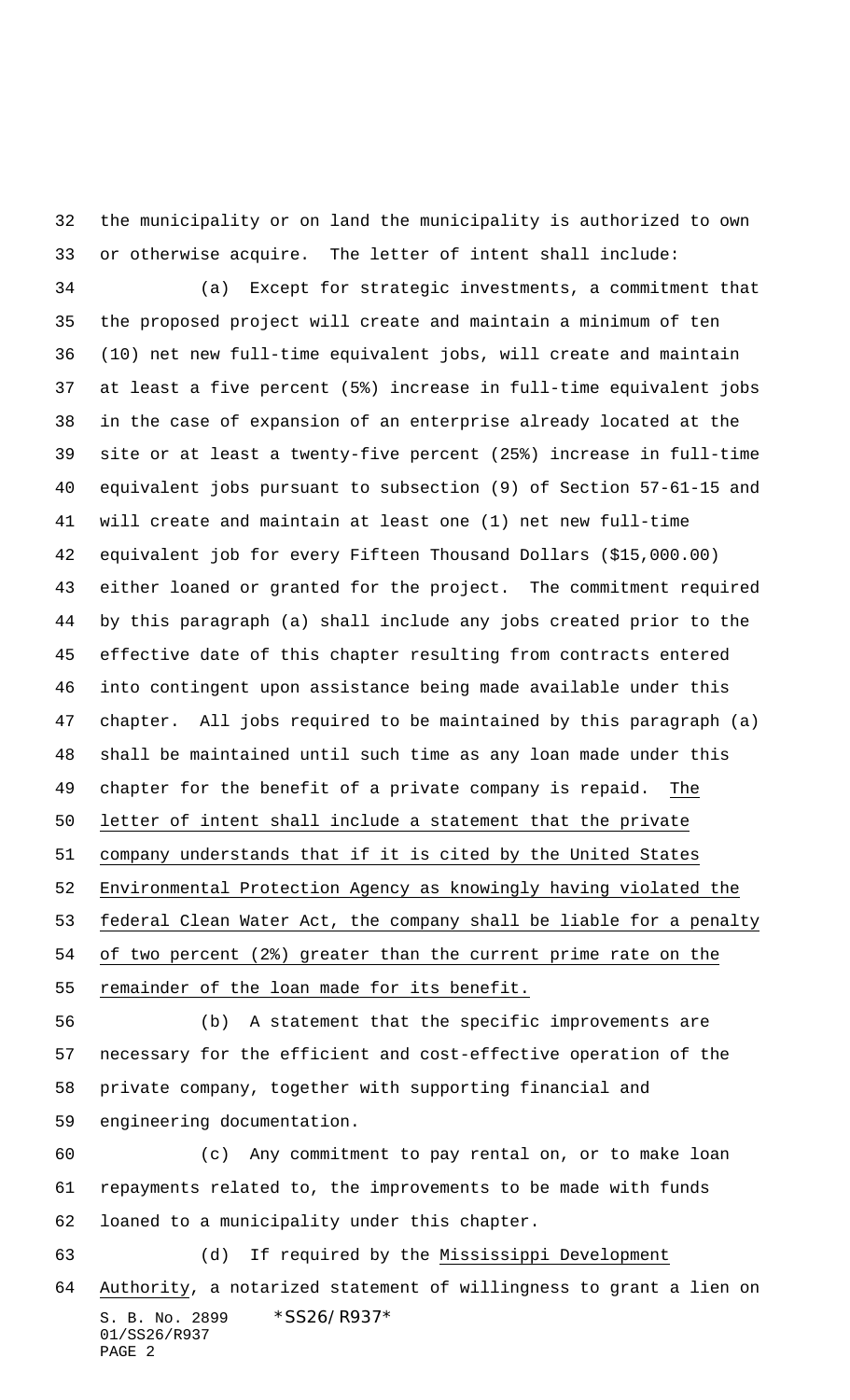the facility for which the improvement is being provided, in an amount and a manner to be determined by the Mississippi Development Authority, which lien may be foreclosed in the event that the private company fails to operate in the facility according to the terms of the agreement and/or to collateralize the loan made for the benefit of the private company for which the improvement is being provided in an amount and manner to be determined by the Mississippi Development Authority. In the event the contractual agreement is to be entered into with a department or subsidiary of the United States government, the Mississippi Development Authority shall determine that the governmental unit will operate the proposed project for a sufficient number of years to retire the loan based on increased revenue estimates by the University Research Center and any agreement entered into shall reflect that the interest paid on any loan for such purpose shall be included in Mississippi's contributory value in the project. In the event the private company requesting the assistance is a subsidiary of another corporation, if required by the Mississippi Development Authority, any contractual agreement entered into shall also require the parent company to unconditionally warrant the performance of the subsidiary in carrying out the terms of the agreement or it shall require the subsidiary and/or the parent company to pledge assets in an amount and a manner to be determined by the Mississippi Development Authority and/or to collateralize the loan in an amount and a manner to be determined by the Mississippi Development Authority to ensure the performance of the terms of the contract.

 (2) Upon receipt of the letter of intent from a private company, the municipality may apply to the Mississippi Development Authority for a loan or grant. The application from the municipality shall include but not be limited to:

S. B. No. 2899 \* SS26/R937\* 01/SS26/R937 PAGE 3 (a) A statement of the purpose of the proposed loan or grant, including a list of eligible items and the cost of each.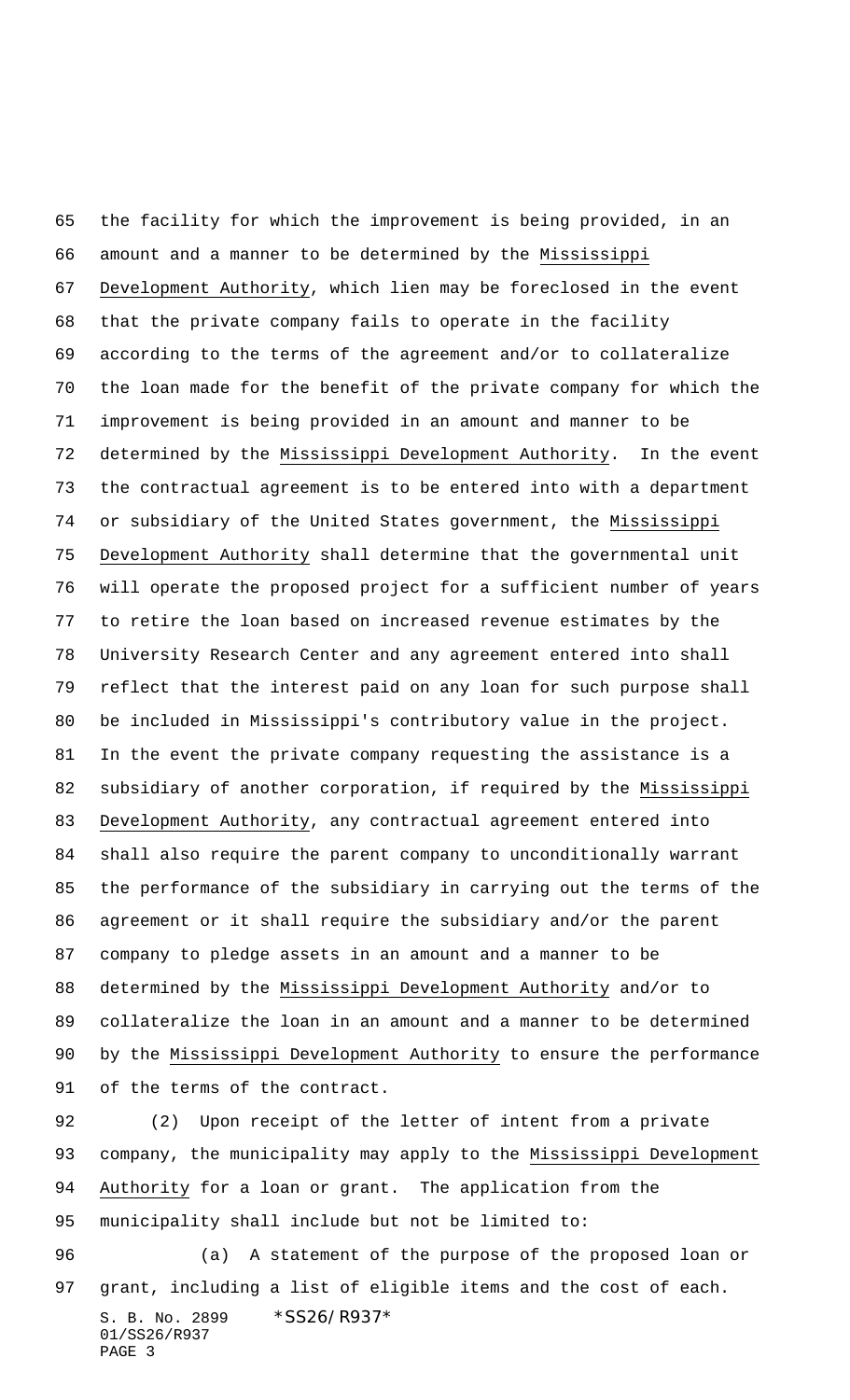(b) A statement showing the sources of funding for the entire project, including the private company's or governmental unit's investment in the project and any public and other private sources of funding.

 (c) A certified copy of the signed letter of intent from a private company or governmental unit, as specified in this section.

 (d) Evidence that there will be a private match of at least Three Dollars (\$3.00) for every One Dollar (\$1.00) of state assistance, except in the case of ports where the private match will be at least Two Dollars (\$2.00) for every One Dollar (\$1.00) of state assistance.

 (e) Demonstration that the private company is financially sound and is likely to fulfill the commitments made in its letter of intent.

 (f) A proposed timetable for the provision of the improvements.

 (g) Evidence that the project will be expeditiously carried out and completed as planned.

 (h) A demonstration that insufficient local capital improvement funds at reasonable rates and terms are available within the necessary time to provide the needed improvement on public property. This includes local funds available through issuance of bonds or other means, state funds available through existing programs, and available federal program funds such as community development block grant funds, urban development action grant funds, and economic development administration funds.

 (i) A demonstration that insufficient private funds are available at reasonable rates and terms within the necessary time to fund improvement on property owned by the private company. (3) The Mississippi Development Authority shall consider

grant and loan applications based on the following criteria: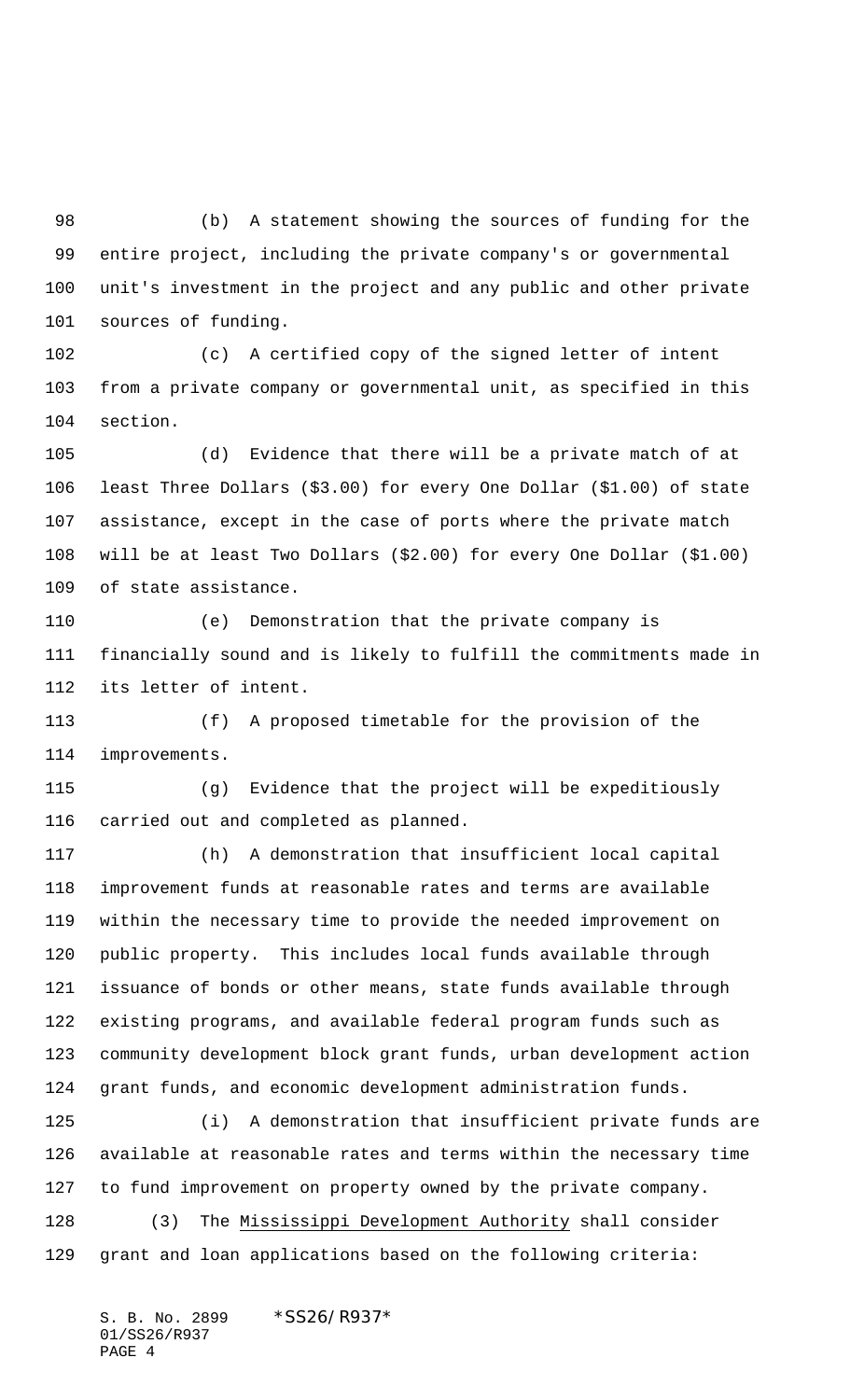(a) The number of net new full-time equivalent jobs that will be provided and the amount of additional state and local tax revenue estimated by the University Research Center to be directly generated by the private company's new investment, and additionally, as to loan applications by state agencies, the extent to which shipping through the port will be increased by the proposed port development projects, the degree to which jobs will be increased in the port area and the impact on port revenues.

 (b) The ability to repay the principal and interest, in the case of a loan, based on increased revenue estimates and any revenue-producing provision of a contractual agreement.

 (c) The increase in the employment base of the state. The Mississippi Development Authority and the University Research Center may use the resources and capabilities of the planning and development districts in carrying out the provisions of this chapter.

 (4) No loan shall be made in excess of the amounts which can be repaid with the increased revenues estimated by the University Research Center, provided that this subsection (4) shall not apply to loans in connection with a United States Navy home port.

S. B. No. 2899 \* SS26/R937\* 01/SS26/R937 PAGE 5 (5) (a) Notwithstanding anything contained in this chapter, an agency of the State of Mississippi operating a state-owned port, and hereinabove identified as a "municipality" and "governmental unit" for purposes of this chapter, may make application for a loan or grant under the terms and provisions of this chapter. In addition, a public agency operating a port bordering on the Gulf of Mexico, which shall be considered to be a "municipality" or a "governmental unit" for the purposes of this chapter, may make application for a loan or grant under the terms and provisions of this chapter from funds other than those funds authorized for a state-owned port under paragraph (e) (iii) of Section 57-61-11. The application shall be initiated by submission of a letter of intent to engage in a project or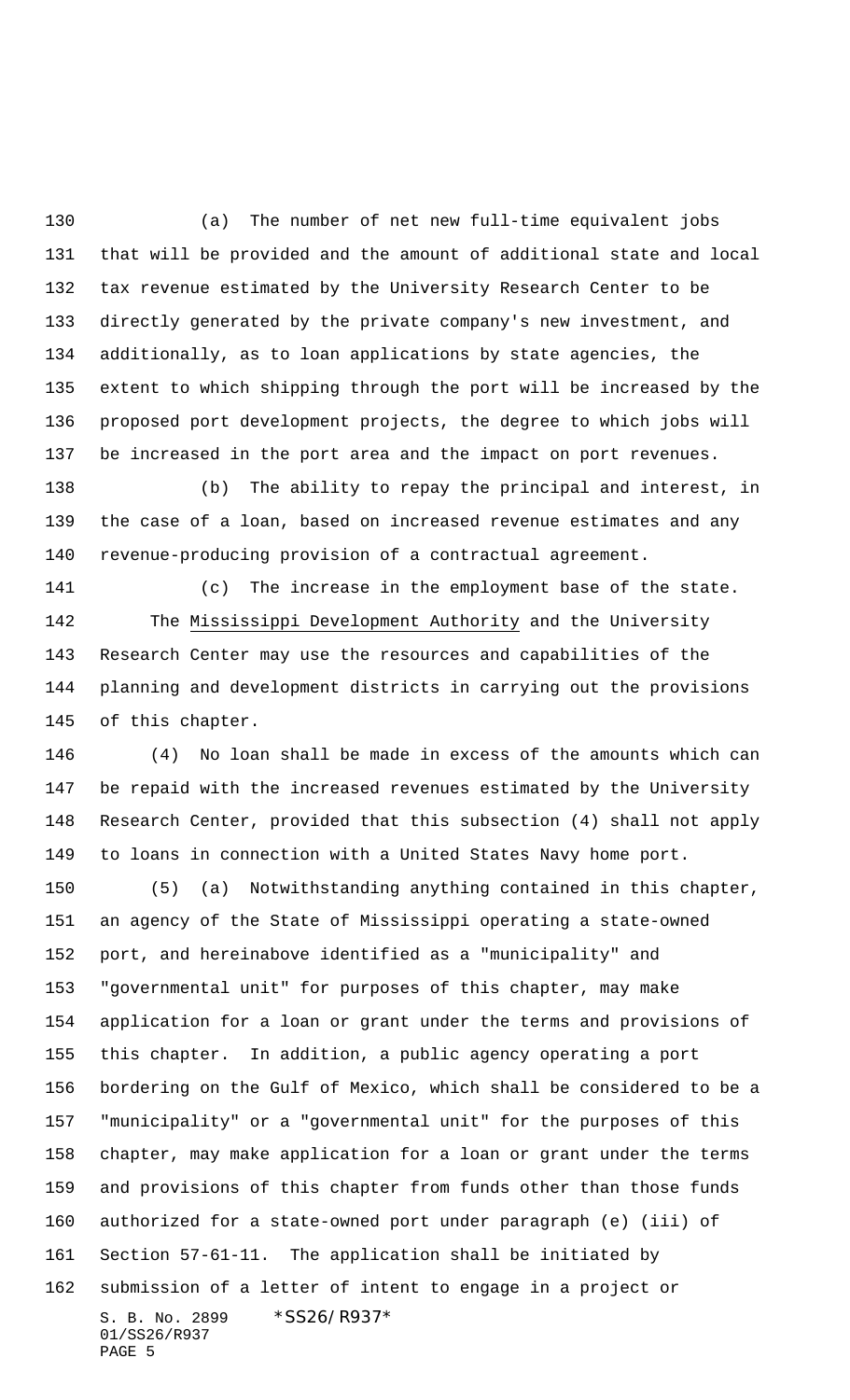projects for the purpose of effecting enlargement and improvement in all facilities used and useful in attracting international and foreign commerce through the port. Projects eligible for inclusion in the letter of intent may include, but not be restricted to: (i) Dredging and deepening the access channel and harbor basin of the port; (ii) Effecting the enlargement of the land area of the port by reclamation; (iii) Construction and installation of piling, 173 bulkheads, docks, wharves, warehouses and appurtenances; and (iv) Acquisition of facilities and equipment for handling bulk and containerized cargo. (b) With respect to a state-owned port bordering on the Gulf of Mexico, the letter of intent shall include the following information and any other information required by the Mississippi Development Authority: (i) Present and future annual tonnages expected as a result of the improvements. (ii) Reasons why present facilities are inadequate to enable the port to compete, including limitations imposed by insufficient depth of channel and basin. (iii) Increased channel and basin depths necessary to accommodate modern shipping. (iv) Comparison of the percentage of the world's cargo shipping that can now be accommodated with what could be accommodated with project improvements. (v) Economic contribution to the region and state resulting from increased shipping activity. (vi) Statement of degree to which port revenues are expected to be increased as a result of projects.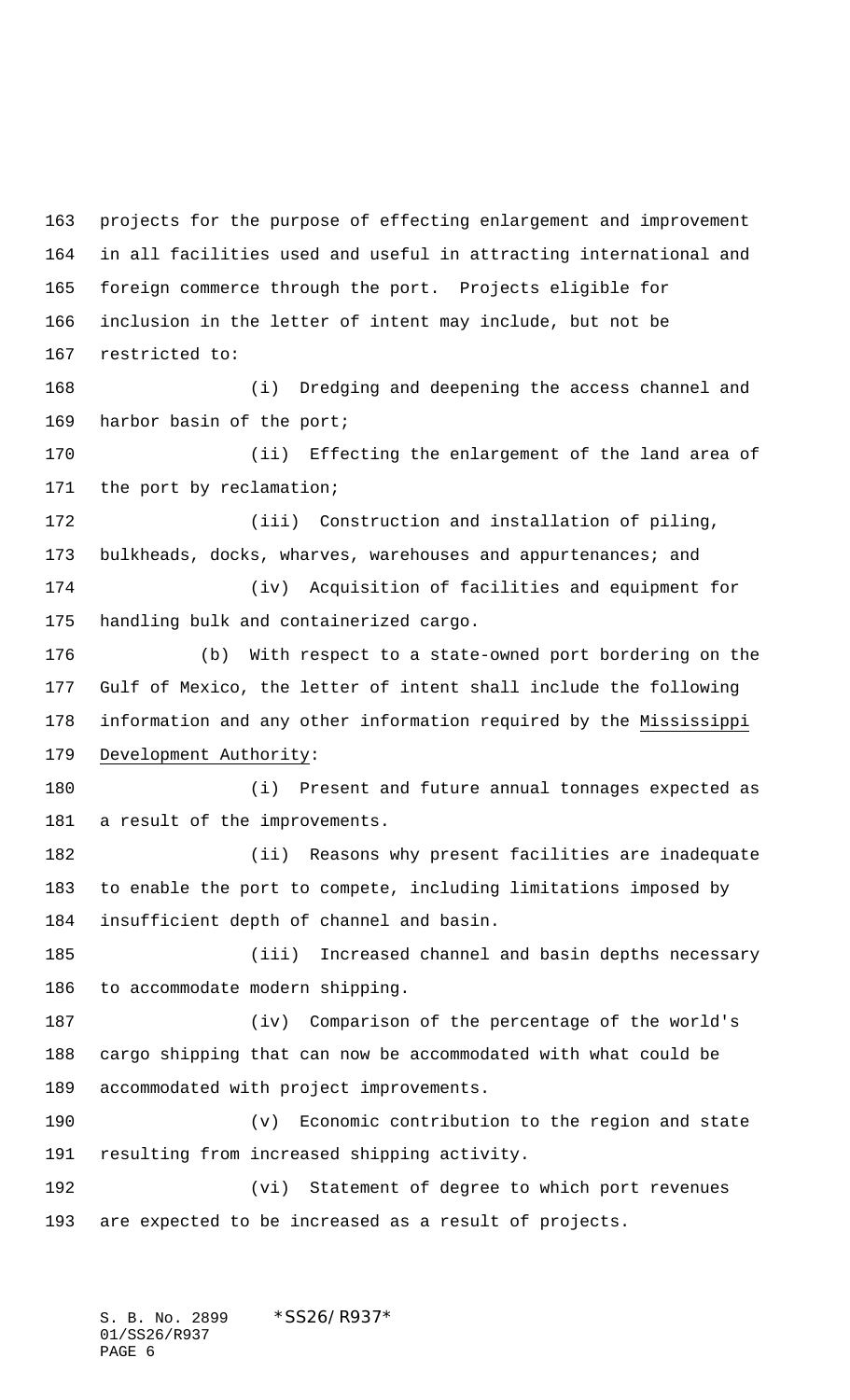(vii) Financial data of port activities, including cost of project, degree of federal funding available and required local participation.

 On or before January 1, 1989, a state-owned port described in this paragraph (b) shall submit to the Senate Finance Committee and the House Ways and Means Committee of the Mississippi Legislature a comprehensive, written report updating for each committee the information listed in items (i) through (vii) of this paragraph (b) with particular emphasis on the economic contribution to the region and state by shipping activity at the port; on financial data with respect to the degree of federal funding available and local participation in funding port 206 activities; and on progress made in dredging and completing other improvements necessary to accommodate modern shipping.

 (c) The Mississippi Development Authority shall consider grant and loan applications based on the following: (i) The extent to which shipping through the port will be increased by the proposed projects.

 (ii) The degree to which jobs will be increased in the port area.

(iii) Impact on port revenues.

 (iv) The ability of the port to repay interest and principal in the case of a loan.

 (6) A municipality may apply to the Mississippi Development Authority for a grant under the terms and provisions of this chapter, and the Mississippi Development Authority may award grants to a municipality subject to limitations contained in this chapter. The application shall be initiated by submission of a letter of intent to engage in a project or projects for the purpose of providing improvements necessary to accommodate a United States Navy home port. (7) The Legislature hereby finds and determines that

S. B. No. 2899 \* SS26/R937\* 01/SS26/R937 PAGE 7 financing facilities necessary to accommodate a Navy home port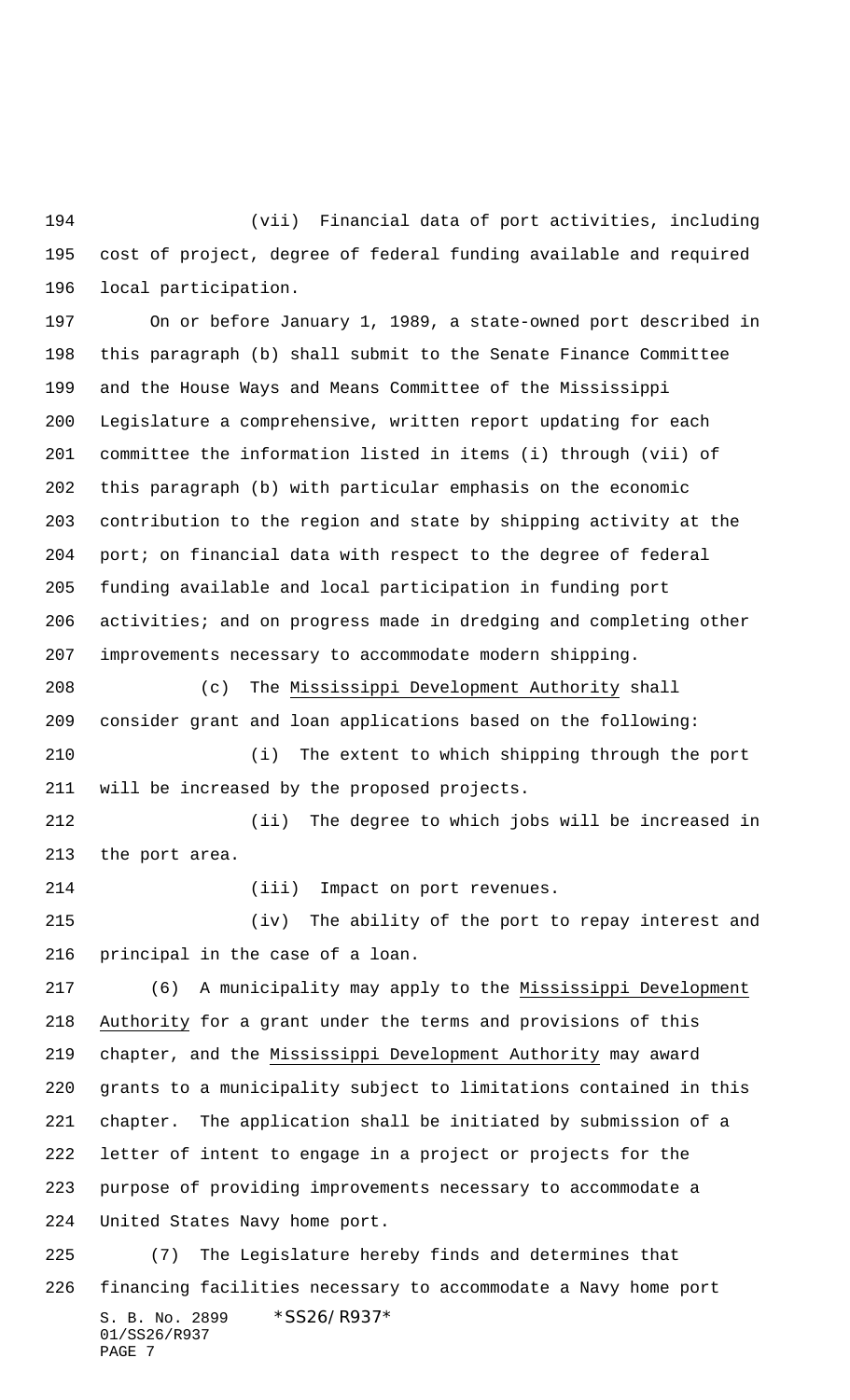serves a valid public purpose in that a Navy home port will significantly contribute to the employment base of the state which is in great need of assistance; provided, that in the event such facilities are no longer required for use by the Navy as a home port, such facilities shall revert as provided in Section 59-9-21.

 (8) Notwithstanding any provision or requirement of this chapter to the contrary, a municipality may make application for a loan under this chapter, in an amount not to exceed Five Million Dollars (\$5,000,000.00), for the purpose of acquiring and developing land to be used as a technology/industrial park for which there is a binding commitment by one or more private companies to create and maintain not less than an aggregate of three hundred (300) jobs meeting minimum criteria established by the Mississippi Development Authority. Such a commitment by a private company shall not disqualify the private company from obtaining assistance under this section. The match requirements of this section shall not apply to any loan made pursuant to this subsection (8).

 (9) (a) A municipality is authorized to negotiate a contract for the acquisition, construction and erection of a project or any portion of a project hereunder where a municipality finds that, because of the particular nature of a project or any portion thereof, it would be in the best public interest of the municipality to negotiate.

 (b) Contracts by a private company for the acquisition, construction or erection of a project which receives assistance under this chapter shall be effected in the manner prescribed by law for public contracts, unless the Mississippi Development Authority makes a written finding that, because of special circumstances with respect to the projects or any portion thereof, it would better serve the public interest or more effectively achieve the purposes of this chapter to enter into such contracts based on negotiation.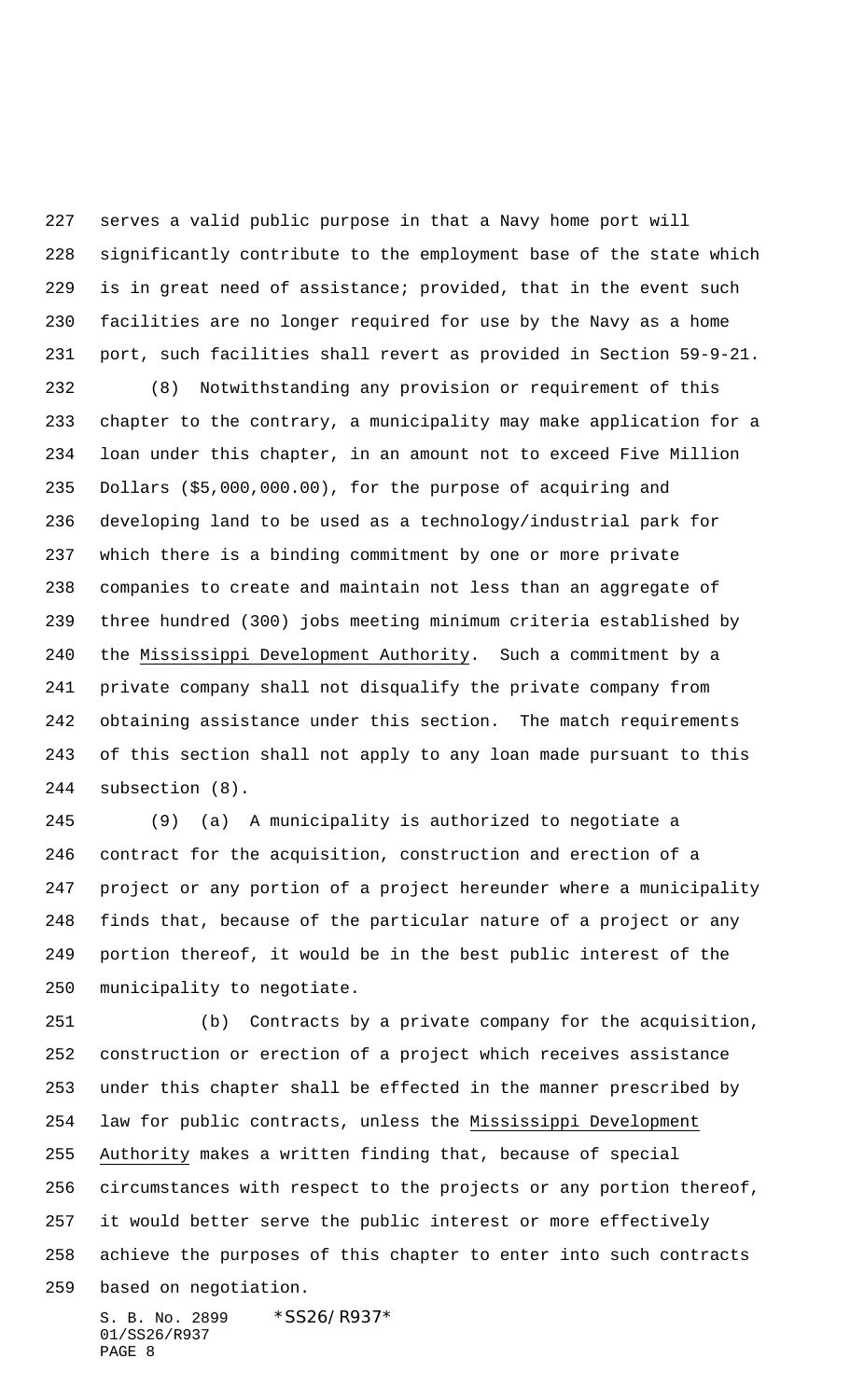(10) A municipality is authorized upon such terms and conditions as the municipality may deem advisable, provided such terms and conditions shall not be in conflict with the provisions of this chapter, to (a) acquire, whether by construction, purchase, gift or lease, all of or any portion of a project hereunder; (b) to lease or sell to others all of or any portion of a project hereunder; and (c) to lend to the private company the proceeds of the loan from the board to such municipality.

 (11) All agreements between a municipality and a private company related directly or indirectly to a project or a portion of a project to be funded in whole or in part under this chapter are subject to approval by the Mississippi Development Authority.

 SECTION 3. Section 57-61-11, Mississippi Code of 1972, is amended as follows:

 57-61-11. The Mississippi Development Authority shall establish such guidelines, rules and regulations for the repayment of funds loaned pursuant to this chapter as may be necessary. These provisions shall include, but not be limited to, the following:

 (a) Funds may be loaned for a maximum of ten (10) years or the estimated useful life of the property as established by the United States Department of Treasury, whichever is greater.

 (b) The rate of interest charged by the Mississippi Development Authority for improvements not on publicly owned property may be negotiated by the Mississippi Development Authority. Private companies that are cited by the United States Environmental Protection Agency for knowingly having violated the federal Clean Water Act shall be liable for a penalty equal to two percent (2%) greater than the current prime rate for the remainder of the loans made for their benefit. The penalty shall be payable in monthly installments.

S. B. No. 2899 \* SS26/R937\* 01/SS26/R937 PAGE 9 (c) For all improvements funded through this chapter which occur on publicly owned property, repayment of funds loaned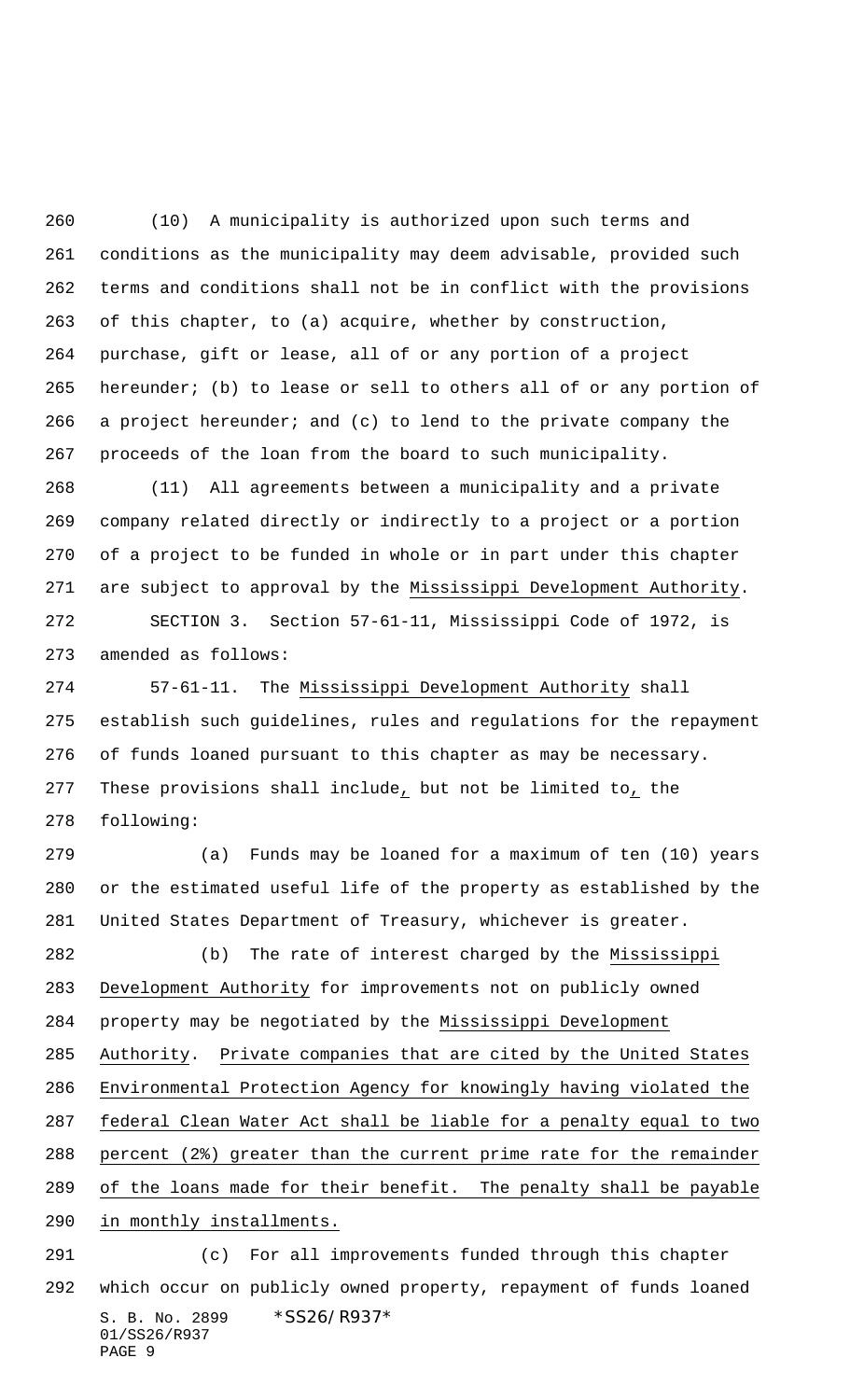may, in the discretion of the Mississippi Development Authority, involve only the principal amount loaned with no interest charged thereon.

 (d) An audit by a certified public accountant of all costs of a project hereunder must be submitted to the Mississippi Development Authority not later than ninety (90) days after a project's completion. Such an audit shall certify that all of the funds loaned or granted pursuant to this chapter were disbursed in accordance with the terms of this chapter and shall be paid for by the private company benefited by the project.

 (e) Notwithstanding the foregoing, in the case of an application under Section 57-61-9(5)(a), the guidelines shall include but not be limited to the following:

 (i) Funds may be loaned for a maximum of twenty (20) years, or the estimated useful life of improvements on the land areas of the port, whichever is greater.

 (ii) The rate of interest charged by the Mississippi Development Authority for loans for port projects may be negotiated by the Mississippi Development Authority and shall be consistent with Section 57-61-11(b) and (c).

 (iii) The total of grants and loans to any one state-owned port made pursuant to an application under Section 57-61-9(5)(a) shall not exceed Twenty Million Dollars (\$20,000,000.00).

 (iv) Before any loan or grant may be made under Section 57-61-9(5)(a) to a state-owned port bordering the Gulf of Mexico, the applicant shall make adequate assurance to the Mississippi Development Authority that federal participation in the cost of the project or projects has been committed contingent only upon availability of local participation in accordance with federal guidelines. (v) Notwithstanding any provision of this chapter

S. B. No. 2899 \* SS26/R937\* 01/SS26/R937 PAGE 10 325 to the contrary, the Mississippi Development Authority shall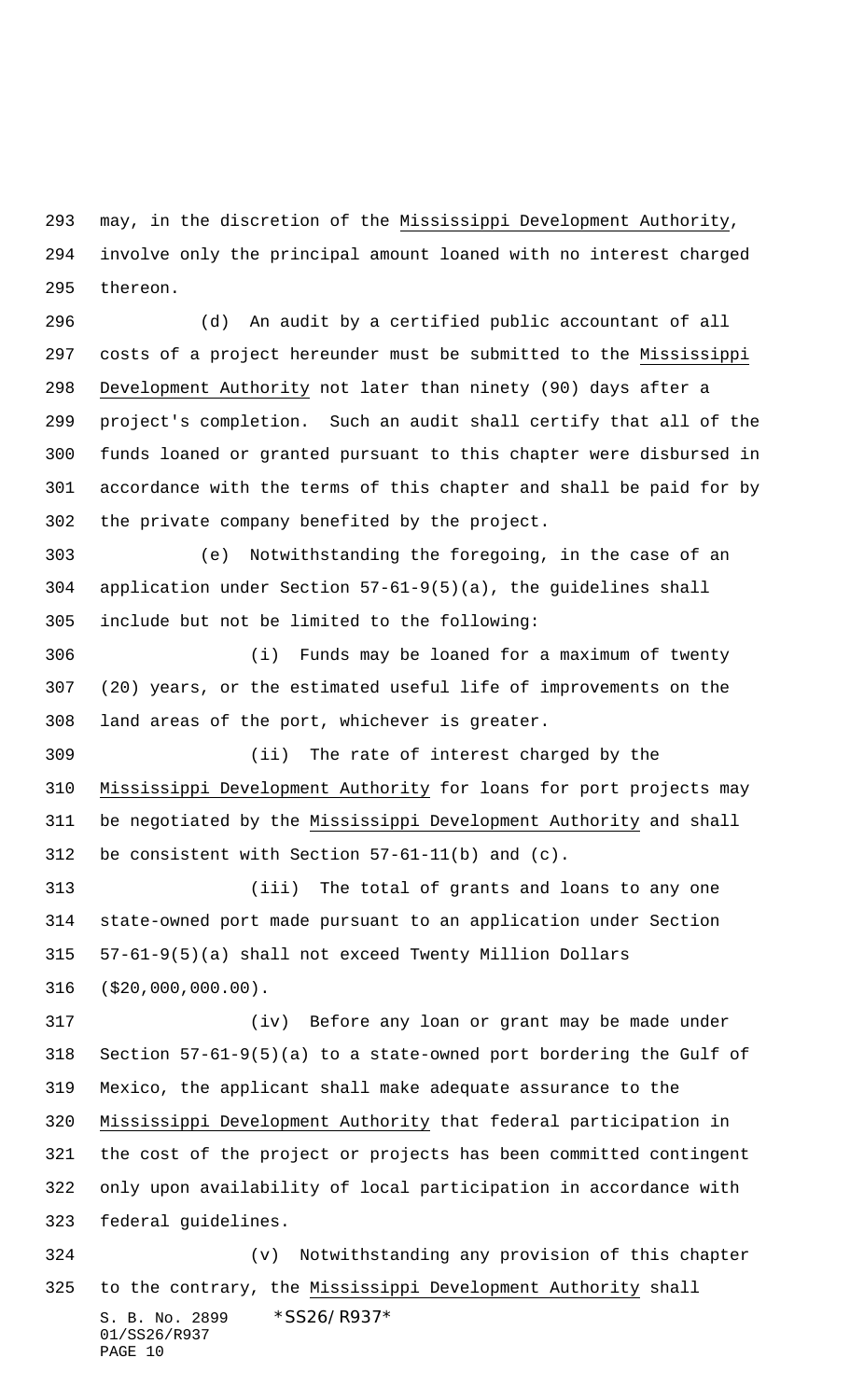utilize not more than Five Million Dollars (\$5,000,000.00) out of the proceeds of bonds authorized to be issued in this chapter to be made available as interest-bearing loans to state-owned ports for the purpose of repairing, renovating, maintaining and improving the state-owned port. The Mississippi Development Authority shall establish an amortization schedule for the repayment of any loans made pursuant to this subparagraph. The state-owned port shall not spend any revenues for other purposes unless payments on the loan are being timely made according to the amortization schedule. The match requirements of this section and Section 57-61-9 shall not apply to any loan made pursuant to this subparagraph.

 (f) For a period of ten (10) years from the date that a private company is cited by the United States Environmental Protection Agency as knowingly having violated the federal Clean Water Act, the Mississippi Development Authority shall not make any loan funds available under this chapter to such company.

 SECTION 4. Section 57-61-14, Mississippi Code of 1972, is amended as follows:

 57-61-14. In accordance with Section 27-65-111, purchases of tangible personal property or services by a private company, as defined in this chapter, with proceeds of bonds issued under this chapter, shall be exempt from sales tax. If the private company is cited by the United States Environmental Protection Agency as knowingly having violated the federal Clean Water Act, the company shall not be exempt from sales tax under this section for a period of ten (10) years from the date of the violation.

 SECTION 5. Section 27-65-111, Mississippi Code of 1972, is amended as follows:

S. B. No. 2899 \* SS26/R937\* 01/SS26/R937 PAGE 11 27-65-111. The exemptions from the provisions of this chapter which are not industrial, agricultural or governmental, or which do not relate to utilities or taxes, or which are not properly classified as one of the exemption classifications of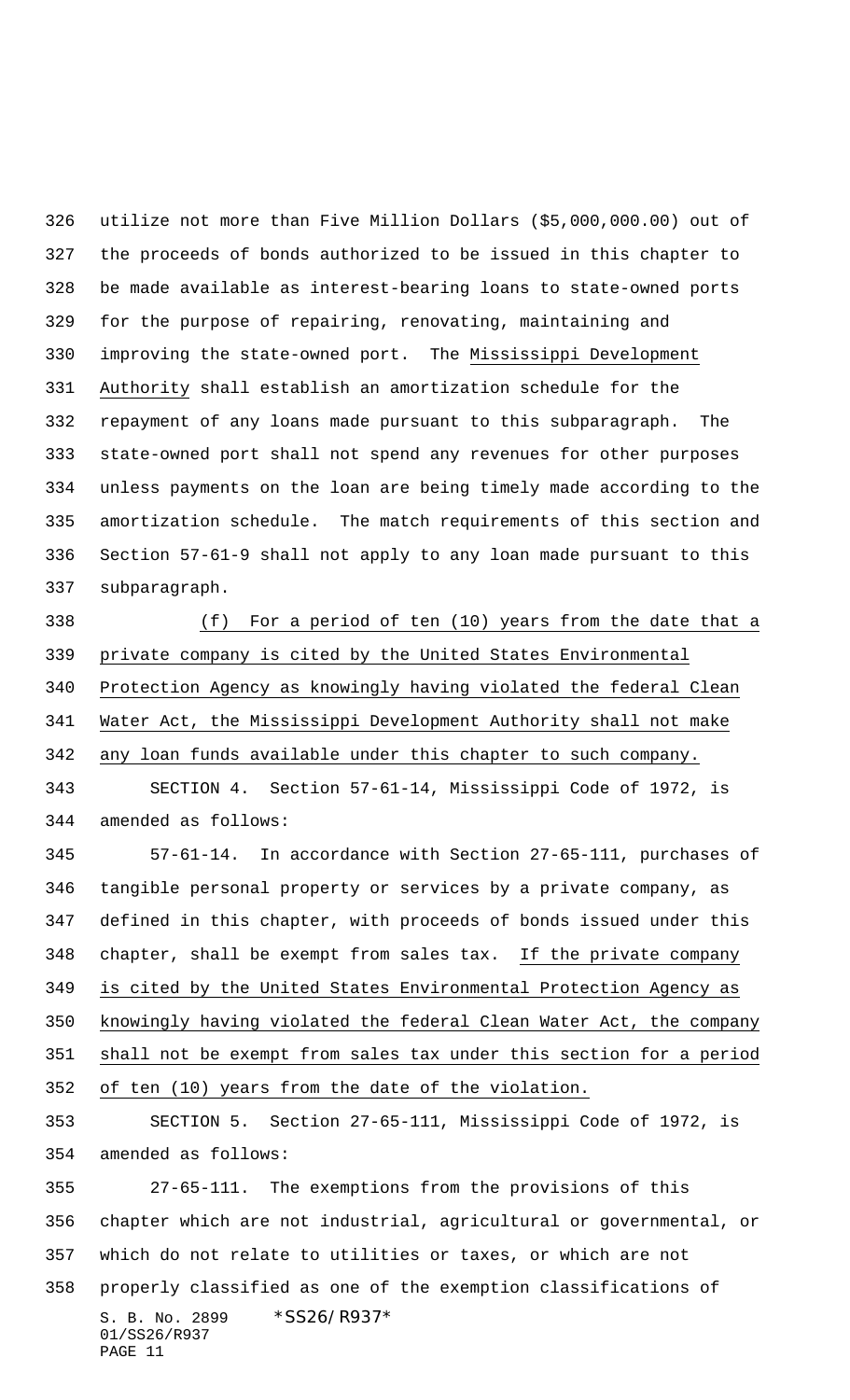this chapter, shall be confined to persons or property exempted by this section or by the Constitution of the United States or the State of Mississippi. No exemptions as now provided by any other section, except the classified exemption sections of this chapter set forth herein, shall be valid as against the tax herein levied. Any subsequent exemption from the tax levied hereunder, except as indicated above, shall be provided by amendments to this section. No exemption provided in this section shall apply to taxes levied by Section 27-65-15 or 27-65-21, Mississippi Code of 1972. The tax levied by this chapter shall not apply to the

following:

 (a) Sales of tangible personal property and services to hospitals or infirmaries owned and operated by a corporation or association in which no part of the net earnings inures to the benefit of any private shareholder, group or individual, and which are subject to and governed by Sections 41-7-123 through 41-7-127. Only sales of tangible personal property or services which are ordinary and necessary to the operation of such hospitals and

 infirmaries are exempted from tax. (b) Sales of daily or weekly newspapers, and periodicals or publications of scientific, literary or educational organizations exempt from federal income taxation under Section

 501(c)(3) of the Internal Revenue Code of 1954, as it exists as of March 31, 1975, and subscription sales of all magazines.

 (c) Sales of coffins, caskets and other materials used in the preparation of human bodies for burial.

 (d) Sales of tangible personal property for immediate export to a foreign country.

 (e) Sales of tangible personal property to an orphanage, old men's or ladies' home, supported wholly or in part by a religious denomination, fraternal nonprofit organization or other nonprofit organization.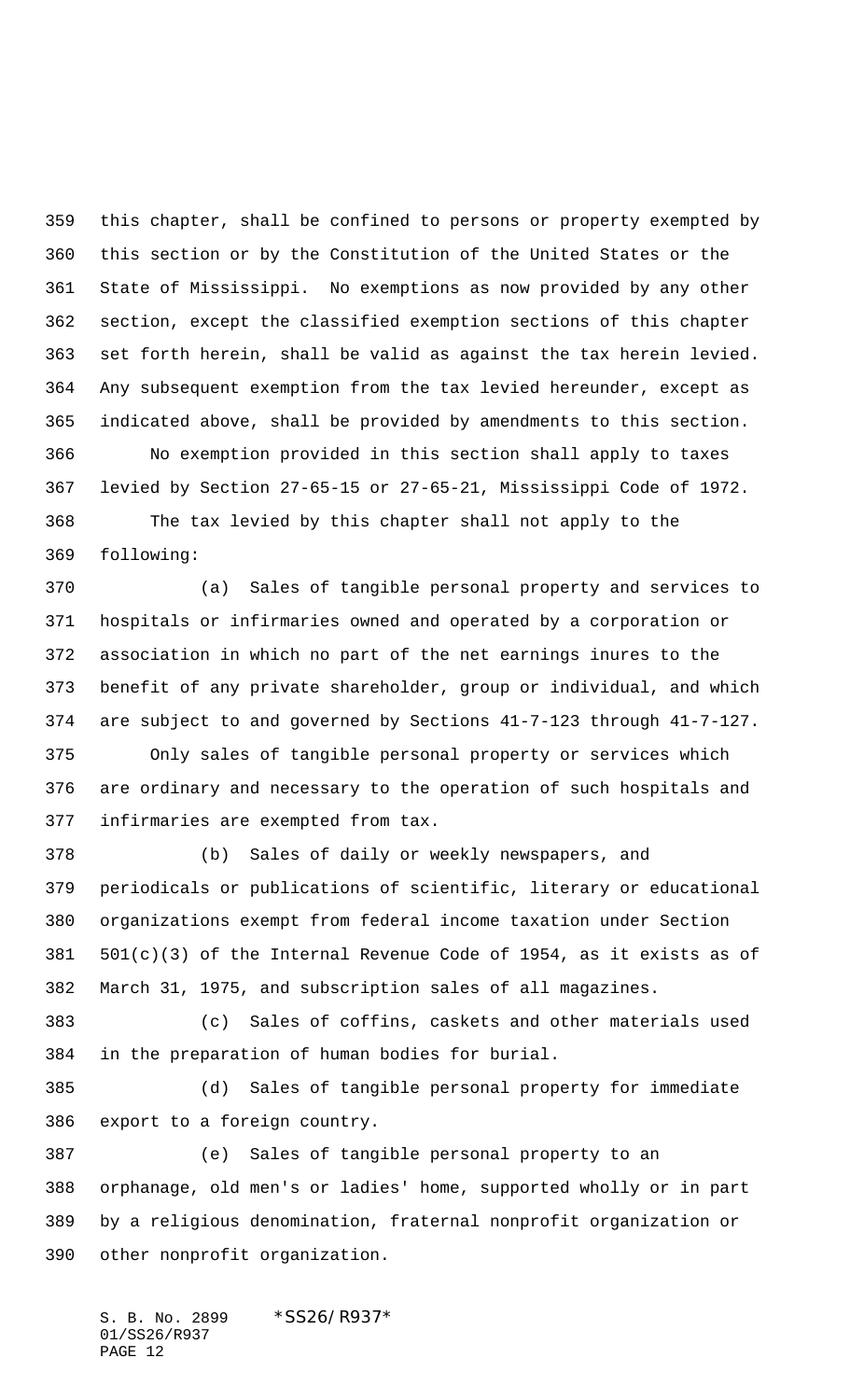(f) Sales of tangible personal property, labor or services taxable under Sections 27-65-17, 27-65-19, and 27-65-23, to a YMCA, YWCA, a Boys' or Girls' Club owned and operated by a corporation or association in which no part of the net earnings inures to the benefit of any private shareholder, group or individual.

 (g) Sales to elementary and secondary grade schools, junior and senior colleges owned and operated by a corporation or association in which no part of the net earnings inures to the benefit of any private shareholder, group or individual, and which are exempt from state income taxation, provided that this exemption does not apply to sales of property or services which are not to be used in the ordinary operation of the school, or which are to be resold to the students or the public.

 (h) The gross proceeds of retail sales and the use or consumption in this state of drugs and medicines:

 (i) Prescribed for the treatment of a human being by a person authorized to prescribe the medicines, and dispensed or prescription filled by a registered pharmacist in accordance with law; or

 (ii) Furnished by a licensed physician, surgeon, dentist or podiatrist to his own patient for treatment of the patient; or

 (iii) Furnished by a hospital for treatment of any person pursuant to the order of a licensed physician, surgeon, dentist or podiatrist; or

 (iv) Sold to a licensed physician, surgeon, podiatrist, dentist or hospital for the treatment of a human being; or

S. B. No. 2899 \* SS26/R937\* 01/SS26/R937 PAGE 13 (v) Sold to this state or any political subdivision or municipal corporation thereof, for use in the treatment of a human being or furnished for the treatment of a human being by a medical facility or clinic maintained by this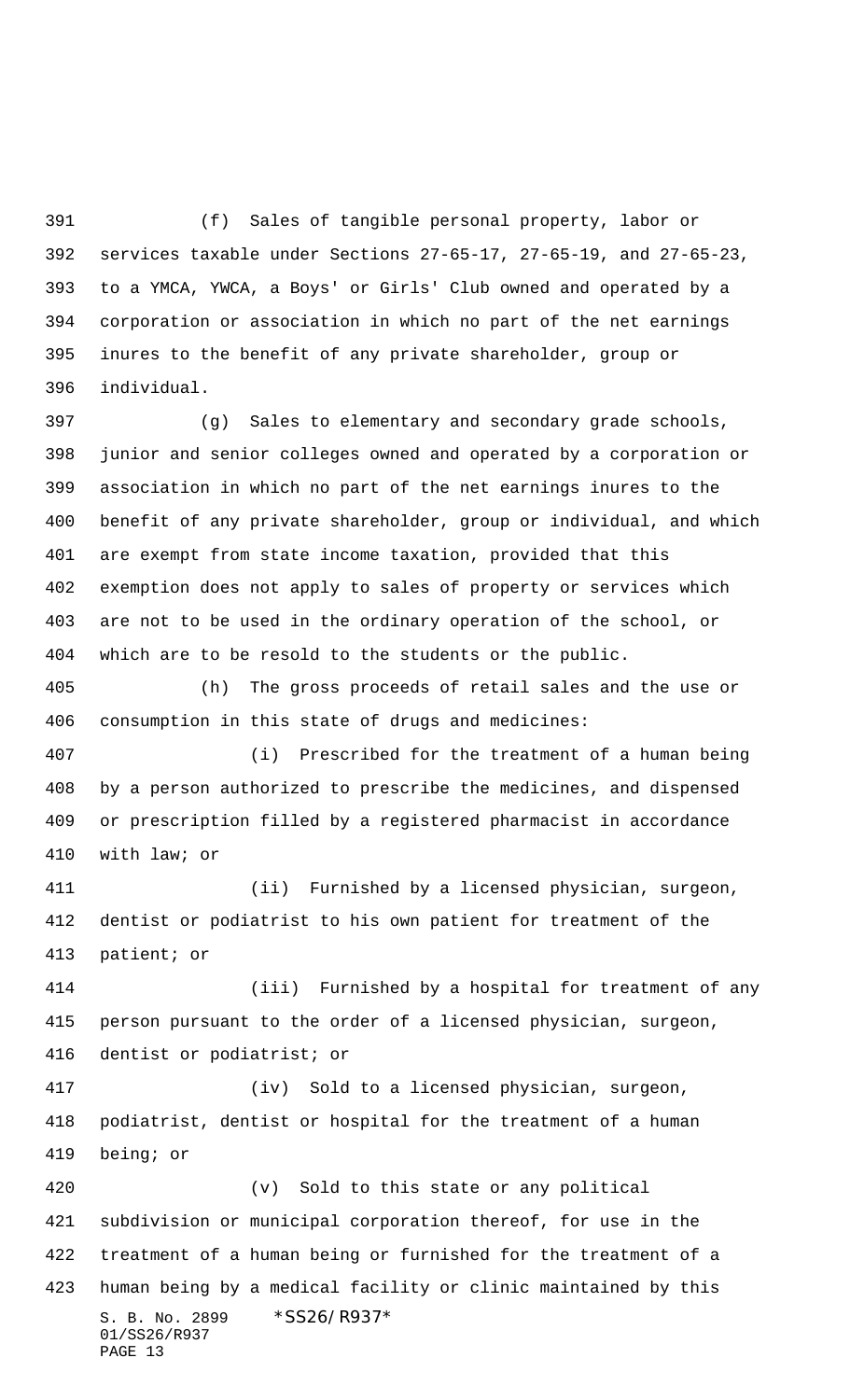state or any political subdivision or municipal corporation thereof.

 "Medicines," as used in this paragraph (h), shall mean and include any substance or preparation intended for use by external or internal application to the human body in the diagnosis, cure, mitigation, treatment or prevention of disease and which is commonly recognized as a substance or preparation intended for such use; provided that "medicines" do not include any auditory, prosthetic, ophthalmic or ocular device or appliance, any dentures or parts thereof or any artificial limbs or their replacement parts, articles which are in the nature of splints, bandages, pads, compresses, supports, dressings, instruments, apparatus, contrivances, appliances, devices or other mechanical, electronic, optical or physical equipment or article or the component parts and accessories thereof, or any alcoholic beverage or any other drug or medicine not commonly referred to as a prescription drug. Notwithstanding the preceding sentence of this paragraph (h),

441 "medicines" as used in this paragraph (h), shall mean and include sutures, whether or not permanently implanted, bone screws, bone pins, pacemakers and other articles permanently implanted in the human body to assist the functioning of any natural organ, artery, vein or limb and which remain or dissolve in the body.

 "Hospital," as used in this paragraph (h), shall have the meaning ascribed to it in Section 41-9-3, Mississippi Code of 1972.

 Insulin furnished by a registered pharmacist to a person for treatment of diabetes as directed by a physician shall be deemed to be dispensed on prescription within the meaning of this paragraph (h).

 (i) Retail sales of automobiles, trucks and truck-tractors if exported from this state within forty-eight (48) hours and registered and first used in another state.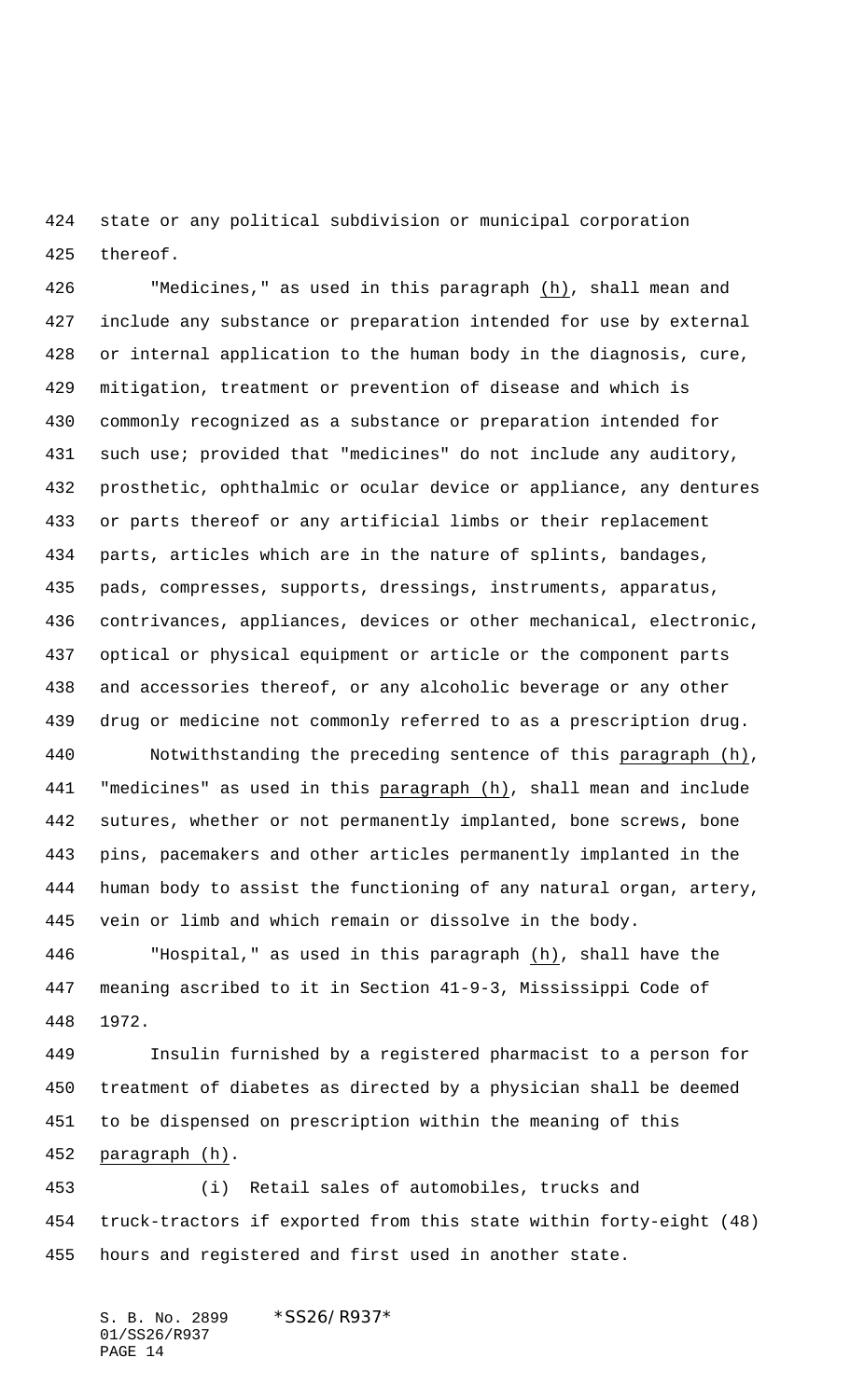(j) Sales of tangible personal property or services to the Salvation Army and the Muscular Dystrophy Association, Inc.

 (k) From July 1, 1985, through December 31, 1992, retail sales of "alcohol blended fuel" as such term is defined in Section 75-55-5. The gasoline-alcohol blend or the straight alcohol eligible for this exemption shall not contain alcohol distilled outside the State of Mississippi.

 (l) Sales of tangible personal property or services to the Institute for Technology Development.

 (m) The gross proceeds of retail sales of food and drink for human consumption made through vending machines serviced by full line vendors from and not connected with other taxable businesses.

(n) The gross proceeds of sales of motor fuel.

 (o) Retail sales of food for human consumption purchased with food stamps issued by the United States Department of Agriculture, or other federal agency, from and after October 1, 1987, or from and after the expiration of any waiver granted pursuant to federal law, the effect of which waiver is to permit the collection by the state of tax on such retail sales of food for human consumption purchased with food stamps.

 (p) Sales of cookies for human consumption by the Girl Scouts of America no part of the net earnings from which sales inures to the benefit of any private group or individual.

 (q) Gifts or sales of tangible personal property or services to public or private nonprofit museums of art.

 (r) Sales of tangible personal property or services to alumni associations of state-supported colleges or universities.

 (s) Sales of tangible personal property or services to chapters of the National Association of Junior Auxiliaries, Inc. (t) Sales of tangible personal property or services to

 domestic violence shelters which qualify for state funding under Sections 93-21-101 through 93-21-113.